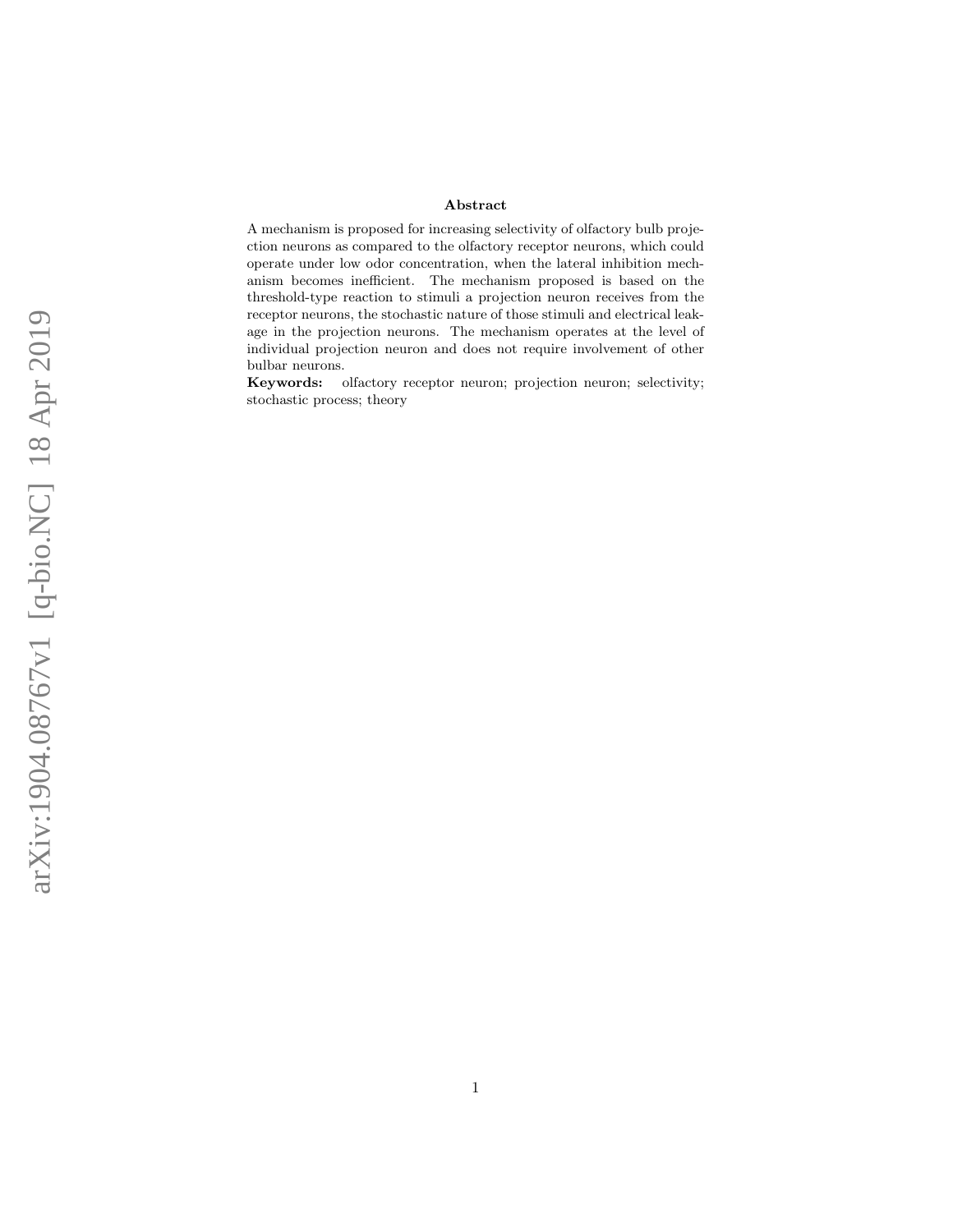# Stochastic mechanism for improving selectivity of olfactory projection neurons

## A.K.Vidybida

April 19, 2019

# 1 Introduction

Primary reception of odors happens in the olfactory receptor neurons (ORN). The ORNs synapse onto mitral and tufted cells of olfactory bulb. These cells, known as bulbar projection neurons (PN), convey odor signals to olfactory cortex.

Communication between ORNs and PNs is of convergent nature: many ORNs synapse onto a single PN. The convergence degree depends on species and can be fairly large, [\[1\]](#page-10-0). This can ensure high sensitivity to odors, [\[2,](#page-10-1) [3,](#page-10-2) [4\]](#page-10-3).

It is known that discriminating ability in PN is better than that in ORN, [\[5,](#page-10-4) [6\]](#page-10-5). An established point of view is that better selectivity in PN is due to mechanism of lateral inhibition, [\[5,](#page-10-4) [7,](#page-10-6) [8\]](#page-10-7), which is well studied for visual system, where it increases contrast between domains of visual field [\[9,](#page-11-0) [10,](#page-11-1) [11\]](#page-11-2). In the olfactory system, lateral inhibition is realized through granular cells, which are stimulated by mithral cells and inhibit another PNs [\[12,](#page-11-3) [13\]](#page-11-4). As a result, the system of PNs functions in accordance to "winner takes all" principle, and this can be the reason of PN having better selectivity than ORN.

In recent studies, [\[14\]](#page-11-5), it was realized that unlike in retina, lateral inhibition in olfactory bulb is non-topographical. Such a possibility was discussed before, [\[8\]](#page-10-7). If so, then is lateral inhibition able to ensure the same "contrast enhancement" in olfaction as it does in vision? This question is discussed in [\[15\]](#page-11-6). A final answer to this question requires additional experimental studies.

Lateral inhibition of PNs happens due to activity of inhibitory bulbar neurons. Recruitment of inhibitory neurons takes place for high odor concentrations and decreases with decreasing concentration, [\[5\]](#page-10-4). Therefore, efficacy of lateral inhibition in improving selectivity of PNs should decrease for low concentrations. Such a decrease has been observed, see e.g. [\[16\]](#page-11-7).

In this paper, another mechanism is proposed for selectivity gain in PNs, which is independent of lateral inhibition and could be as well efficient for low concentrations. This mechanism takes place for individual PN without involvement of other bulbar cells. The prerequisites of this mechanism are as follows:

(i) the random nature of stimuli obtained by PN from ORNs,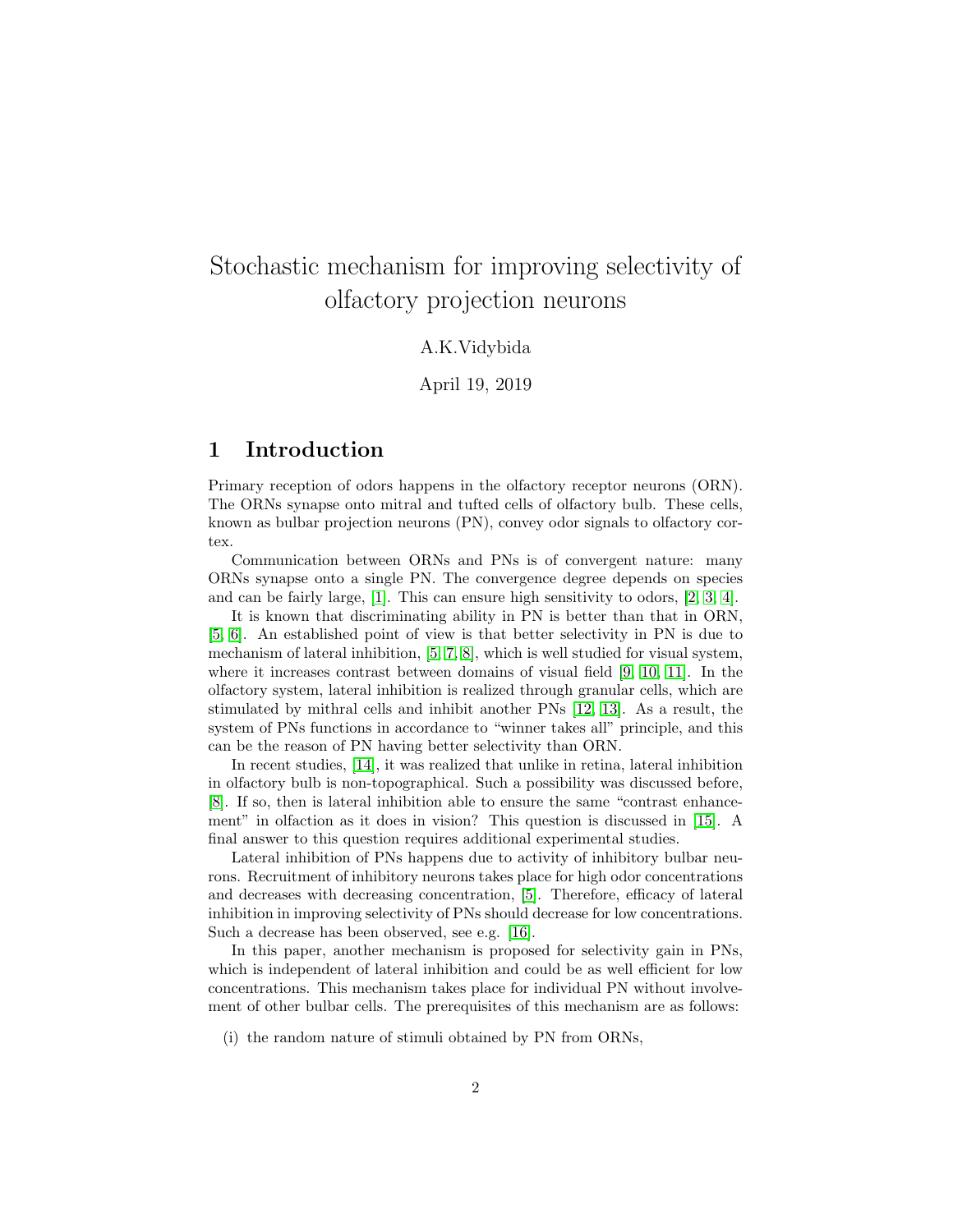- (ii) the threshold-type response of PN on those stimuli,
- (iii) the leakage in the PN's membrane.

Similar mechanism is also possible for individual ORN, [\[17,](#page-11-8) [18\]](#page-11-9), as well as in "electronic nose" sensors based on adsorption-desorption of odors, [\[19\]](#page-11-10).

In this theoretical paper, as a PN model the neuronal model is used, which has been proposed before, [\[20\]](#page-11-11). Activity of single ORN is described as a Poisson process. Communication between a set of ORNs and corresponding PN is characterized by the convergence degree,  $N$ , and minimal number  $N_0$  of input spikes required for triggering that PN (firing threshold). For this system, coefficient of selectivity gain, g, is defined, which shows how much a PN's selectivity is improved as compared with that of ORN. Exact expression for  $g$  as a function of system parameters is found. The expression's behavior is analyzed for changing parameters. In particular, it is observed that for physiologically relevant parameters PN's selectivity can be several tens times better than that of ORN.

## 2 Methods

## <span id="page-2-0"></span>2.1 Neuronal model with random living time of obtained excitatory impulses

As a model of PN the one proposed in [\[20\]](#page-11-11) is used. In this model, the membrane leakage is realized through random decay of individual input impulses. Before the decay, each impulse is stored unchanged and disappears at the decay moment. Thus, there is a finite set of possible values of depolarization. The random living time of single obtained impulse has exponential distribution. Therefore, decay of total depolarization is exponential as it should be, but the depolarization decreases by finite jumps with height equal to the height of input impulse. If the impulse height is small as compared with the firing threshold, then this model satisfactorily describes membrane leakage.

Mathematically, the model can be formulated as follows. The neuron's resting state is characterized by zero depolarization,  $V = 0$ . Obtaining input impulse increases depolarization by  $h$ , the height of input impulse. The  $h$  is analogous to EPSP amplitude. Between the moments of obtaining two consecutive impulses, depolarization does not change,  $V(t) = const$ . Therefore, at any moment of time, depolarization takes a value from the discrete set:  $V \in \{0, h, 2h,$  $3h, \ldots$ . The neuron is characterized by a firing threshold  $V_0$ : if depolarization is greater than  $V_0$ , then the neuron generates output spike and appears in its resting state. The triggering condition formulated in terms of  $V_0$  can be reformulated in terms of the minimal number  $N_0$  of input spikes able to trigger:

$$
N_0 = [V_0/h] + 1,
$$

where brackets  $[x]$  denote the integer part of x.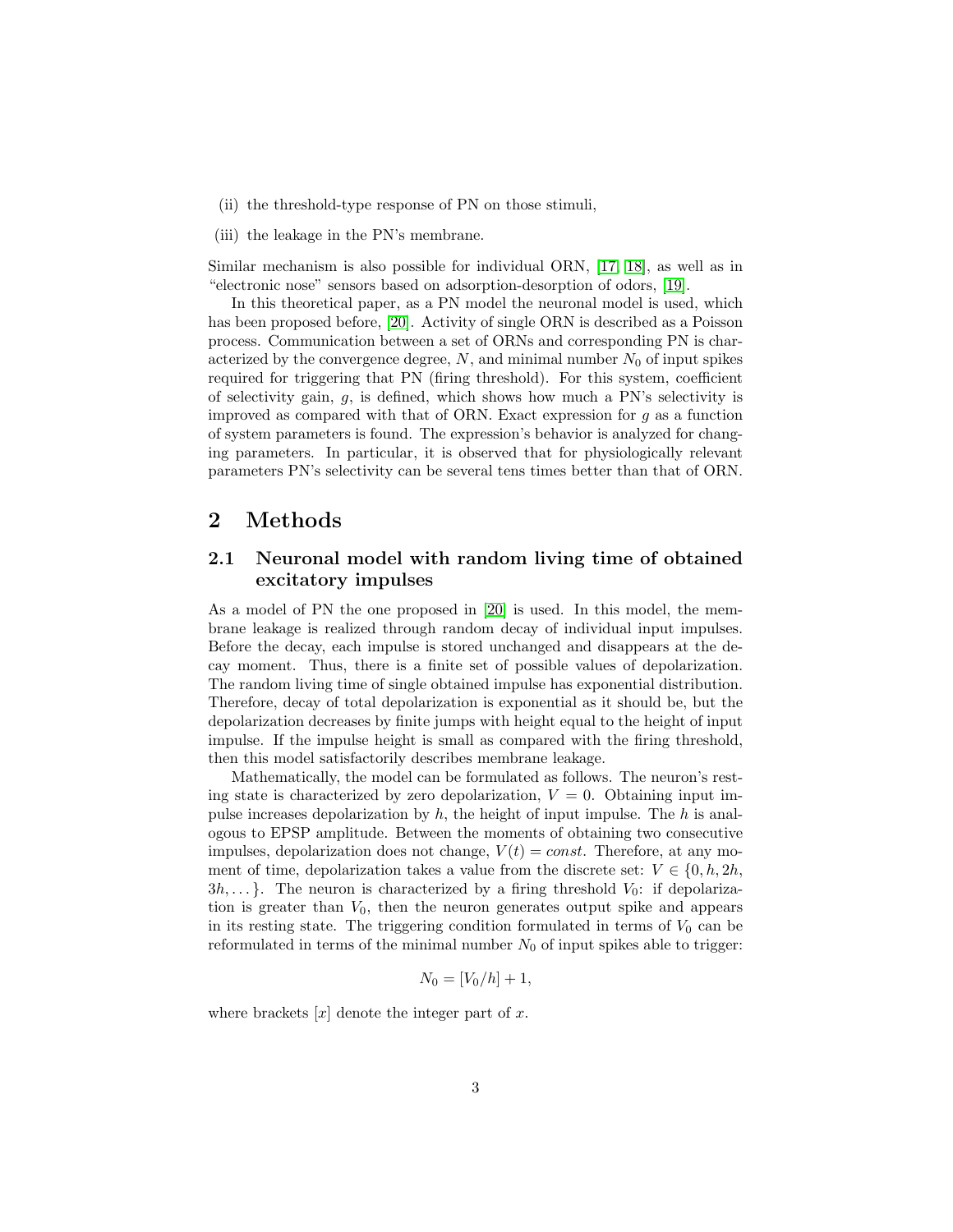Until now, the model described corresponds with the model known as "perfect integrator", [\[21\]](#page-11-12). It is additionally expected in [\[20\]](#page-11-11) that any impulse obtained by neuron has random living time. The living time is exponentially distributed with constant  $\mu$ . That means that any impulse may disappear during small interval  $[t; t + dt]$  with probability  $\mu dt$ . If, at moment t, the neuron keeps k excitatory impulses, than depolarization is equal to  $V(t) = kh$ . Let stimulation is absent after t. During short interval  $[t; t + dt]$ , any of k impulses can decay/disappear. Expect that the impulses decay independently. Then the probability that depolarization decreases by h during dt is  $k\mu dt$ . Thus, at the end of interval  $[t; t + dt]$  one has depolarization  $V(t + dt) = (k - 1)h$  with probability  $k\mu dt$ , and  $V(t+dt) = kh$  with probability  $1 - k\mu dt$ . By averaging over many realizations one has for the mean depolarization:

$$
\overline{V(t+dt)} = (k-1)hk\mu dt + kh(1 - k\mu dt) = kh(1 - \mu dt) \approx V(t)e^{-\mu dt}.
$$

It is clear from the latter that on the average depolarization decreases exponentially as it should be for electrical leakage, and constant  $\mu$  has physical meaning of inverse membrane relaxation time:  $\mu = 1/\tau$ .

### 2.2 Projection neuron stimulated by many ORN

The communication scheme between ORNs and PN is shown in Fig. [1.](#page-3-0) It is not necessary to consider additional cells, in particular granular ones, and additional dendrites possibly ending in other glomeruli or nearby for investigating how randomness, threshold and leakage influence the PN's selectivity.



<span id="page-3-0"></span>Figure 1: Schematic example of communication between ORNs and PN. Here up to several thousands ORNs, [\[22\]](#page-11-13), (concrete number depends on species) can converge through a single glomerulus onto a single PN. All those ORNs express the same receptor protein.

Let N denote the number of ORNs converging onto a single PN. When stimulated with odor, each ORN generates a random stream of spikes contributing to the compound stimulus applied to PN. Taking into account specifics of primary odor reception through the receptor proteins, it is natural to consider the ORN's output stream as a Poisson one with intensity  $\lambda_{in}$ , where subscript "in" indicates that the stream is considered as an input to PN from a single ORN.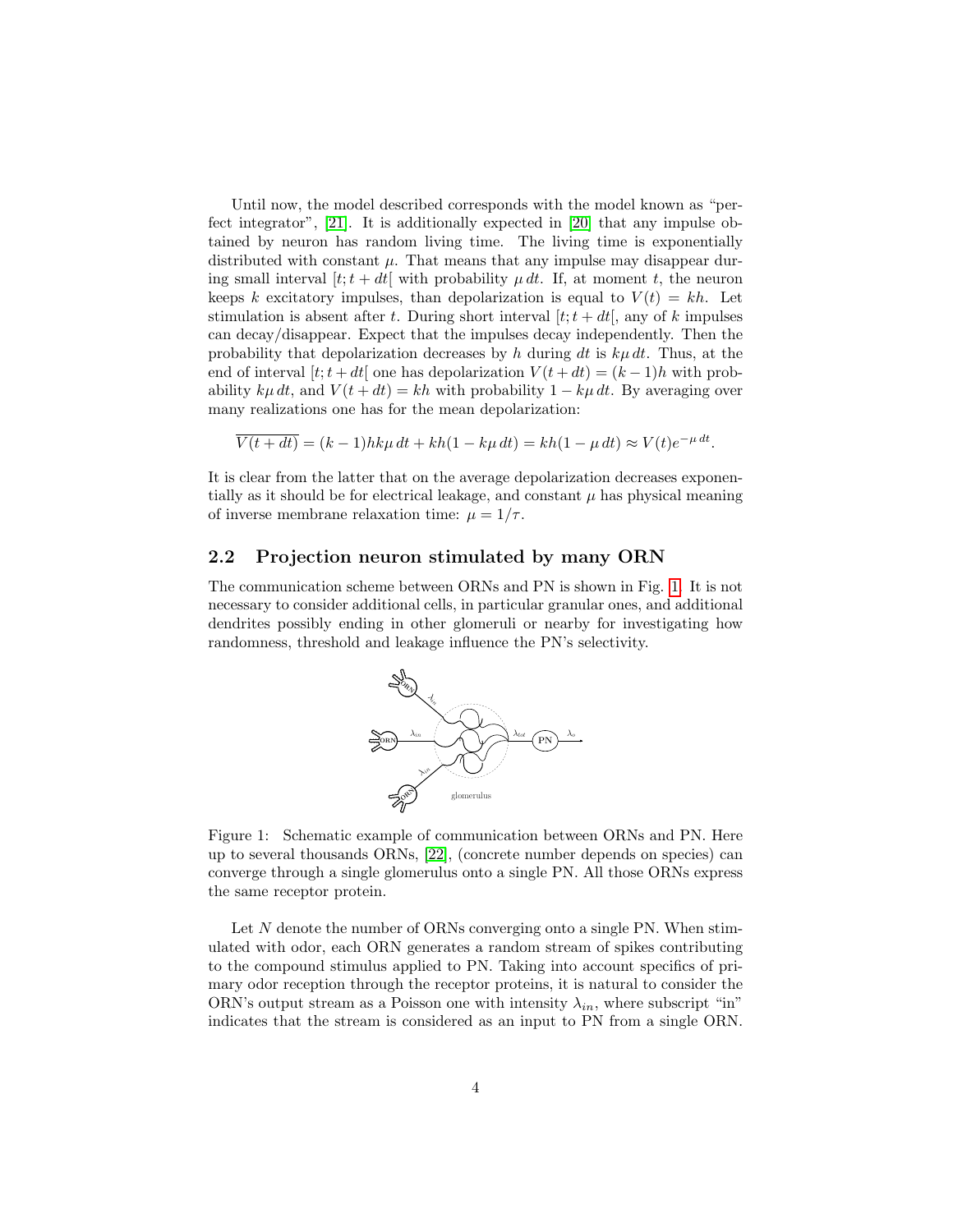The integral input stream to the PN will be a Poisson stream with intensity

$$
\lambda_{tot} = N \lambda_{in}.
$$

#### 2.3 Selectivity definition

In order to compare selectivity of individual ORN with that of PN one has to have an exact quantitative definition of those selectivities. In order to give such a definition, consider situation when in two separate experiments some ORN is exposed to two different odors  $O$  and  $O'$  applied at the same concentration. This will result in spiking of the ORN with intensities  $\lambda_{in}$  and  $\lambda'_{in}$ , correspondingly. Assume that the odor  $O'$  expresses more affinity with the ORN's receptor proteins than does O. Then  $\lambda'_{in} > \lambda_{in}$ :

<span id="page-4-0"></span>
$$
\lambda'_{in} = \lambda_{in} + \Delta \lambda_{in},
$$

where  $\Delta \lambda_{in} > 0$ . Selectivity, or discriminating ability, s, between O and O' of the ORN chosen can be defined as the following quotient:

$$
s = \frac{\Delta \lambda_{in}}{\lambda_{in}}.\tag{1}
$$

The PN this type of ORNs converge upon will as well generate more output spikes per unite time for the odor  $O'$ :

$$
\lambda_o' = \lambda_o + \Delta \lambda_o,
$$

and selectivity of the PN,  $S$ , between O and O' can be defined similarly:

$$
S = \frac{\Delta\lambda_o}{\lambda_o}.\tag{2}
$$

The selectivity gain,  $g$ , can be defined as follows:

<span id="page-4-2"></span><span id="page-4-1"></span>
$$
g = \frac{S}{s}.
$$

Taking into account [\(1\)](#page-4-0) and [\(2\)](#page-4-1), the latter can be represented as derivative:

$$
g = \frac{d(\log(\lambda_o))}{d(\log(\lambda_{in}))}.
$$
\n(3)

 $g$  can be called coefficient of selectivity gain. The selectivity improvement takes place if  $q > 1$ .

## 2.4 Output intensity

It is clear from the definition [\(3\)](#page-4-2) that in order to determine g one has to find  $\lambda_o$ as a function of  $\lambda_{in}$  . Instead of output intensity  $\lambda_o$  it is possible to find mean output inter-spike interval  $T_o$ . Then

<span id="page-4-3"></span>
$$
\lambda_o = \frac{1}{T_o}.\tag{4}
$$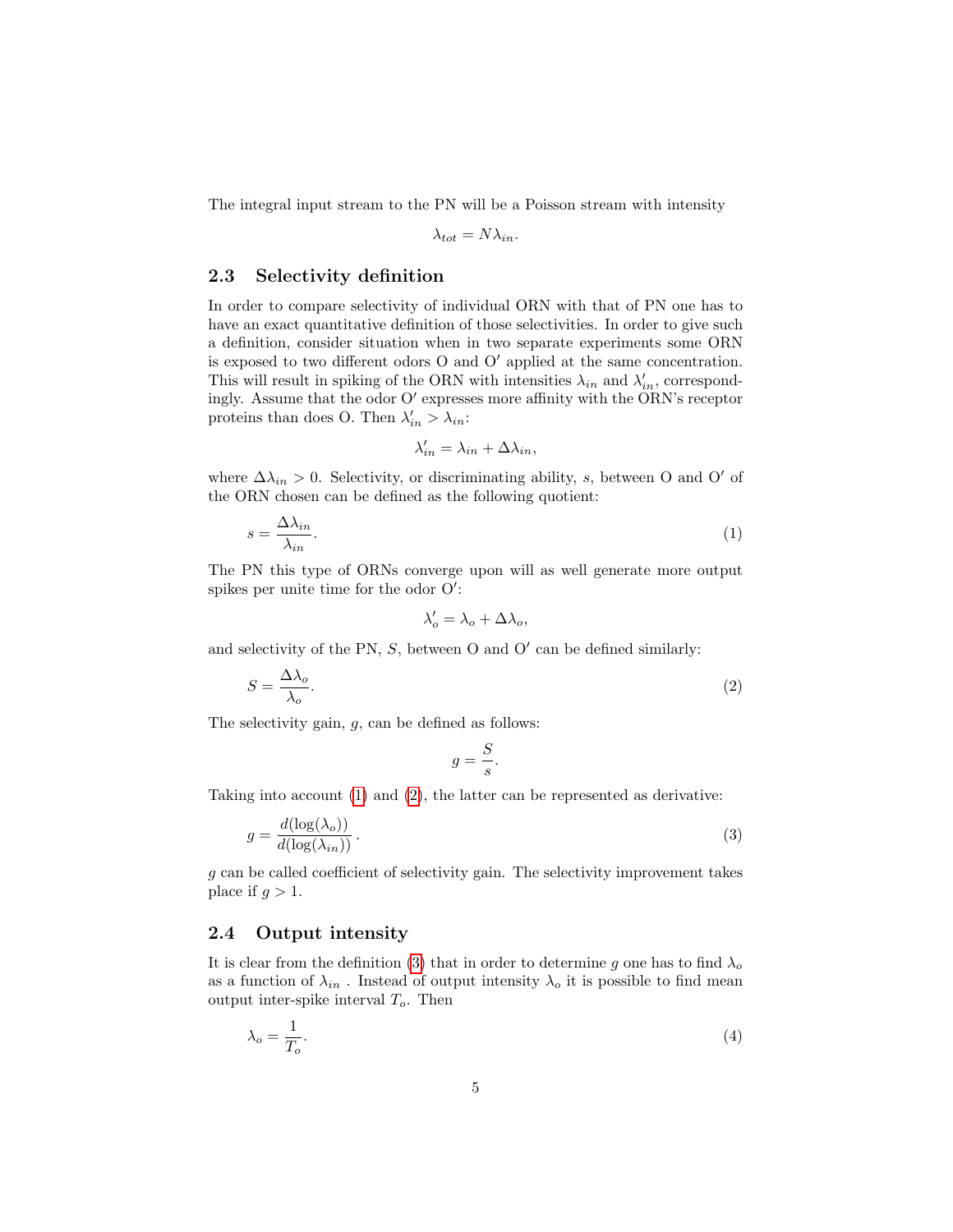In order to find  $T<sub>o</sub>$  consider the PN as a system with  $N<sub>0</sub>$  possible states labeled with numbers  $k = 0, 1, 2, ..., N_0 - 1$ . A state with number k corresponds to situation when the PN has  $k$  input impulses, see Fig. [2.](#page-5-0) Systems of this type are

$$
\bigcirc \frac{\lambda_{tot}}{\mu} \bigcirc \frac{\lambda_{tot}}{\mu} \cdots \bigcirc \frac{\lambda_{tot}}{2\mu} \cdots \cdots \bigcirc \frac{\lambda_{tot}}{\mu} \bigcirc \bigcirc \cdots \bigcirc \frac{\lambda_{tot}}{(N_0-1)\mu} \bigcirc \frac{\lambda_{tot}}{(N_0-1)}
$$

<span id="page-5-0"></span>Figure 2: Different states of excitation of the PN. The inter-states transition rates are specified near the arrows. If in state number  $N_0 - 1$  the PN obtains one more impulse, it generates a spike and appears in its resting state.

known in the theory of stochastic processes as those with drain at the right end. A theory has been developed, which gives for a system of this kind the mean triggering waiting time in terms of the transition rates and other parameters. One could use, e.g. [\[23,](#page-11-14) Eq. (1.69)]. The straightforward usage of that equation with transition rates specified in the Fig. [2](#page-5-0) results in the following expression for  $T_o$ :

<span id="page-5-1"></span>
$$
T_o = \frac{1}{\lambda_{tot}} \sum_{0 \le l \le N_0 - 1} \sum_{0 \le k \le l} \frac{l!}{k!} \left(\frac{\mu}{\lambda_{tot}}\right)^{l-k}.
$$
 (5)

# 3 Results

## 3.1 Selectivity

After elementary transformations, instead of [\(5\)](#page-5-1) one has the following:

$$
T_o = \frac{1}{\lambda_{tot}} \sum_{0 \le j \le N_0 - 1} \left(\frac{\mu}{\lambda_{tot}}\right)^j \frac{1}{j+1} \frac{N_0!}{(N_0 - 1 - j)!}.
$$
 (6)

Expression for selectivity, [\(3\)](#page-4-2), with [\(4\)](#page-4-3) taken into account can be rewritten as follows:

<span id="page-5-3"></span><span id="page-5-2"></span>
$$
g = -\frac{\lambda_{in}}{T_o} \frac{dT_o}{d \lambda_{in}}.
$$

Substituting here expression for  $T<sub>o</sub>$  from [\(6\)](#page-5-2) one gets after transformations:

$$
g = 1 + \frac{\sum_{j=0}^{N_0 - 1} \frac{j}{j+1} \left(\frac{\mu}{N\lambda_{in}}\right)^j \frac{1}{(N_0 - j - 1)!}}{\sum_{j=0}^{N_0 - 1} \frac{1}{j+1} \left(\frac{\mu}{N\lambda_{in}}\right)^j \frac{1}{(N_0 - j - 1)!}}.
$$
(7)

This expression is too complicated for exact analysis. In Sec. [3.2,](#page-6-0) numerical estimates will be given. Here, it is possible to make some limiting conclusions.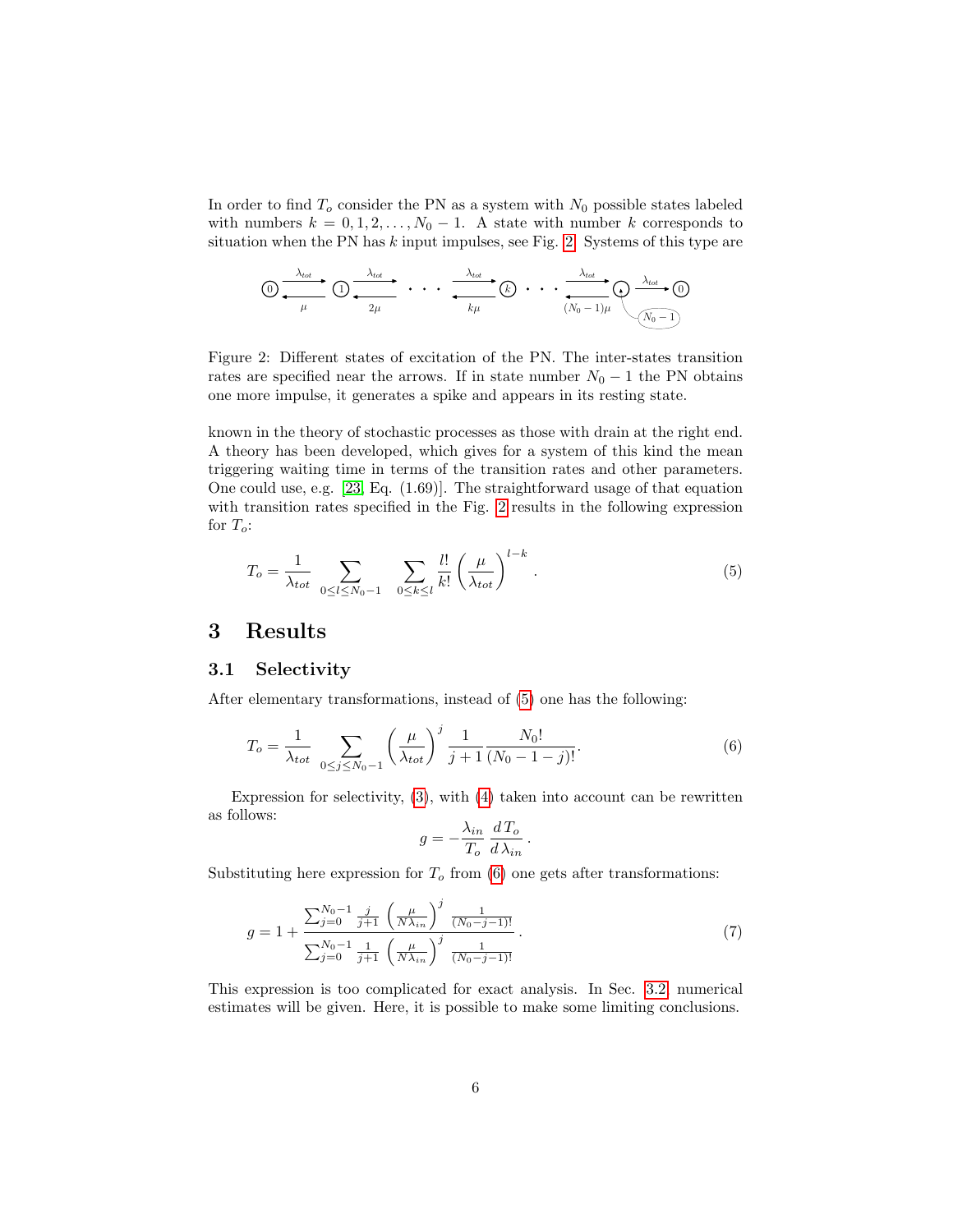If the PN generates an output spike in response to each input impulse from an ORN, then  $N_0 = 1$ . In this case, each of two sums in [\(7\)](#page-5-3) reduces to a single term with  $j = 0$ , which gives no selectivity gain:

<span id="page-6-1"></span>
$$
N_0 = 1 \quad \Rightarrow \quad g = 1.
$$

If more then one input impulse is required for triggering, then  $N_0 > 1$  and [\(7\)](#page-5-3) can be presented as follows:

$$
g = 1 + \frac{\sum_{j=1}^{N_0 - 1} \frac{j}{j+1} \left(\frac{\mu}{N\lambda_{in}}\right)^j \frac{1}{(N_0 - j - 1)!}}{\frac{1}{(N_0 - 1)!} + \sum_{j=1}^{N_0 - 1} \frac{1}{j+1} \left(\frac{\mu}{N\lambda_{in}}\right)^j \frac{1}{(N_0 - j - 1)!}}
$$
(8)

Consider the perfect integrator case,  $(\mu = 0)$ . In this case, there is no leakage and, as it can be seen from [\(8\)](#page-6-1), there is no selectivity gain:

$$
\mu = 0 \quad \Rightarrow \quad g = 1.
$$

Similarly, there is no selectivity gain for very intensive stimulation:

$$
\lambda_{in}\to\infty\quad\Rightarrow\quad g\approx 1.
$$

If the stimulation is very weak  $(\lambda_{in} \to 0)$ , the right-hand side of Eq. [\(8\)](#page-6-1) turns into  $N_0$ . Thus, the selectivity gain equals to the threshold height measured in the units of the amplitude of input impulses:

$$
\lambda_{in} \to 0 \quad \Rightarrow \quad g \approx N_0.
$$

The latter example should be taken with caution since under weak stimulation the output spikes will happen too rare to have a physiological meaning.

It is possible to prove that the derivative of right-hand side of [\(7\)](#page-5-3) with respect to  $\lambda_{in}$  is negative. Thus, g decreases with increasing  $\lambda_{in}$ . Therefore, in all other cases, namely, with  $N_0 > 1$ ,  $\mu > 0$ , and a moderate stimulation applied, the selectivity gain will be in the following limits:  $1 < g < N_0$ , and a certain selectivity improvement will be observed. Numerical examples are given in the Sec. [3.2.](#page-6-0)

#### <span id="page-6-0"></span>3.2 Numerical examples

In order to present numerical examples we have to chose values for quantities which appear in the Eq.  $(8)$ . Experimental data for figuring all required quantities for a single species are absent. Therefore, approximate estimates and analogy are used. The quantities used for calculations are given in the Tab. [1.](#page-7-0) The EPSP amplitude, h produced in the PN by a single spike from a ORN seems not reported. This value is required to determine the PN's triggering threshold in the h units:  $N_0 \approx V_0/h$ . Therefore, the h for CA1 pyramidal neurons is used. Actual amplitude for the PN may be substantially lower due to mutual dendrite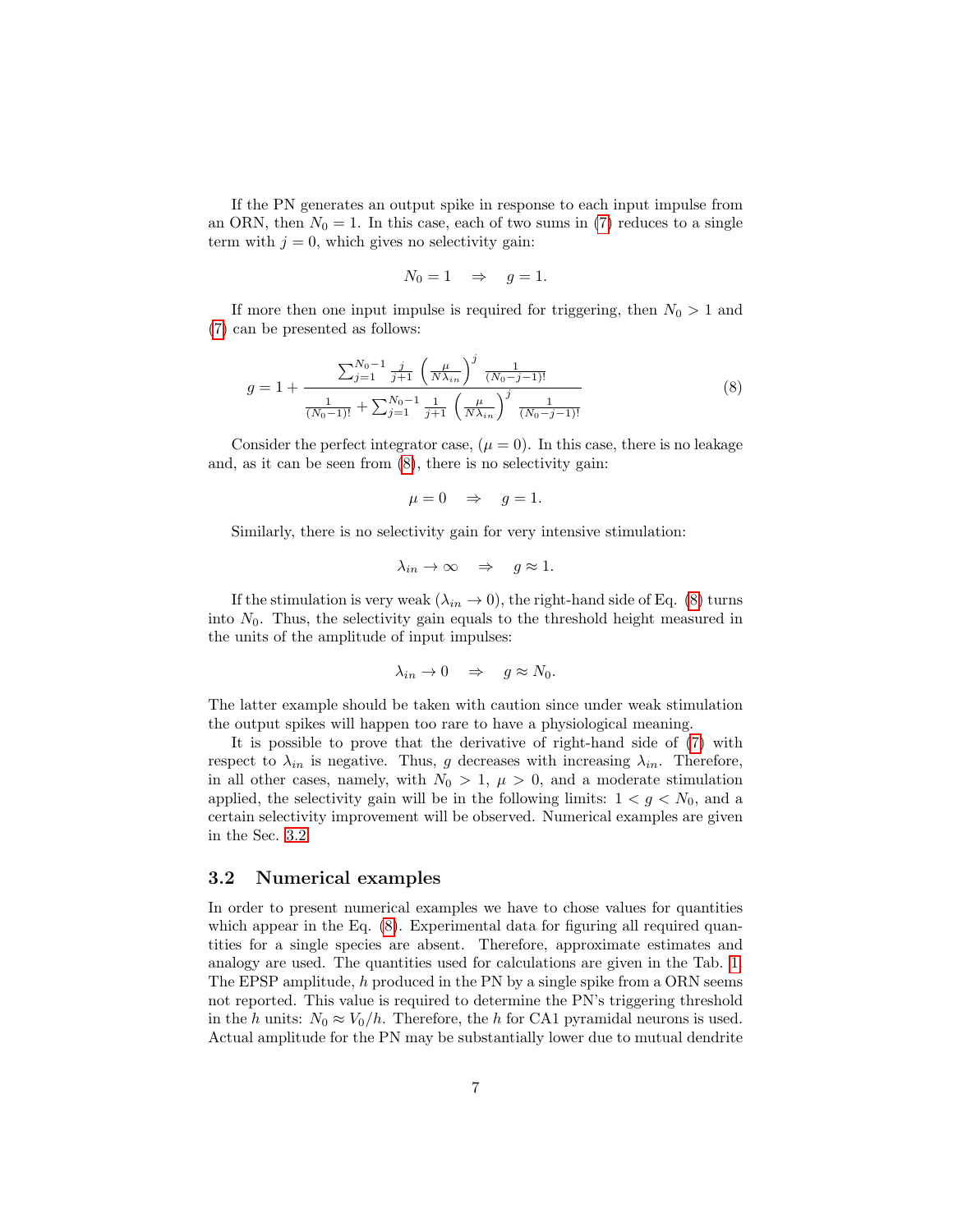| threshold<br>depolarization, | height<br>of EPSP,      | ORN spikes<br>frequency,    | PN membrane<br>relaxation time, |
|------------------------------|-------------------------|-----------------------------|---------------------------------|
| $V_0$ , mV                   | $h, \mu V$              | $\lambda_{in}, 1/\text{ms}$ | $\tau$ , ms                     |
| $5 - 12, [13, 25]$           | $30 - 665$ ,            | $10^{-3}$ , [26]            | 90, [27]                        |
|                              | the mean is $131, [28]$ |                             |                                 |

<span id="page-7-0"></span>Table 1: Experimental values for parameters, sources are indicated in brackets.

|           | output           |      |
|-----------|------------------|------|
| threshold | frequency        |      |
| $N_0$     | $\lambda_o, 1/s$ | q    |
| 300       | 10.3             | 1.78 |
| 400       | 5.3              | 3.15 |
| 500       | 0.67             | 30.3 |

.

<span id="page-7-1"></span>Table 2: Results of numerical calculations.  $\lambda_o$ , g are calculated using Eqs. [\(4\)](#page-4-3),  $(7)$ , respectfully.  $N_0$  is chosen in accordance with the data of Table [1.](#page-7-0)

shunting through the gap junctions, [\[24,](#page-11-18) [6\]](#page-10-5). The electrical leakage rate (the de-cay rate of input impulses, Sec. [2.1,](#page-2-0) above) is calculated as  $\mu = \tau^{-1} = 0.0111$  $\text{ms}^{-1}$ . The convergence degree is taken  $N = 5000$ , [\[1\]](#page-10-0), for all cases. Resulting selectivity gain, q, and corresponding output rate,  $\lambda_o$  are given in Tab. [\(2\)](#page-7-1).

Dependence of the desired quantities on the stimulus intensity and threshold are shown in Figs. [3](#page-8-0) and [4,](#page-8-1) respectfully.

# 4 Conclusions and discussion

Higher selectivity of the secondary olfactory sensory neurons as compared to the primary ones has been discussed regularly, [\[5,](#page-10-4) [29,](#page-12-1) [4,](#page-10-3) [16,](#page-11-7) [30\]](#page-12-2). The lateral inhibition has been proposed as a sole mechanism explaining higher selectivity of PNs, [\[5,](#page-10-4) [12,](#page-11-3) [7\]](#page-10-6).

In this paper a different mechanism is proposed, which is based exclusively on the stochastic nature of the stimuli received by PNs, the threshold-type reaction to those stimuli and electrical leakage in the PN's membrane. This mechanism does not depend on lateral inhibition and is able to function at low odor concentrations. A coefficient of selectivity gain, g is defined in order to get quantitative description. Possible values of  $g$  for physiologically real parameters are obtained. The coefficient of selectivity gain is characterized by the following. There is no selectivity gain if the secondary neuron is triggered by each single input impulse,  $q = 1$ . The selectivity gain increases with increasing triggering threshold,  $N_0$ . Also, there is no gain if electrical leakage is absent. Similar situation takes place if input stimulation is very high, when in spite of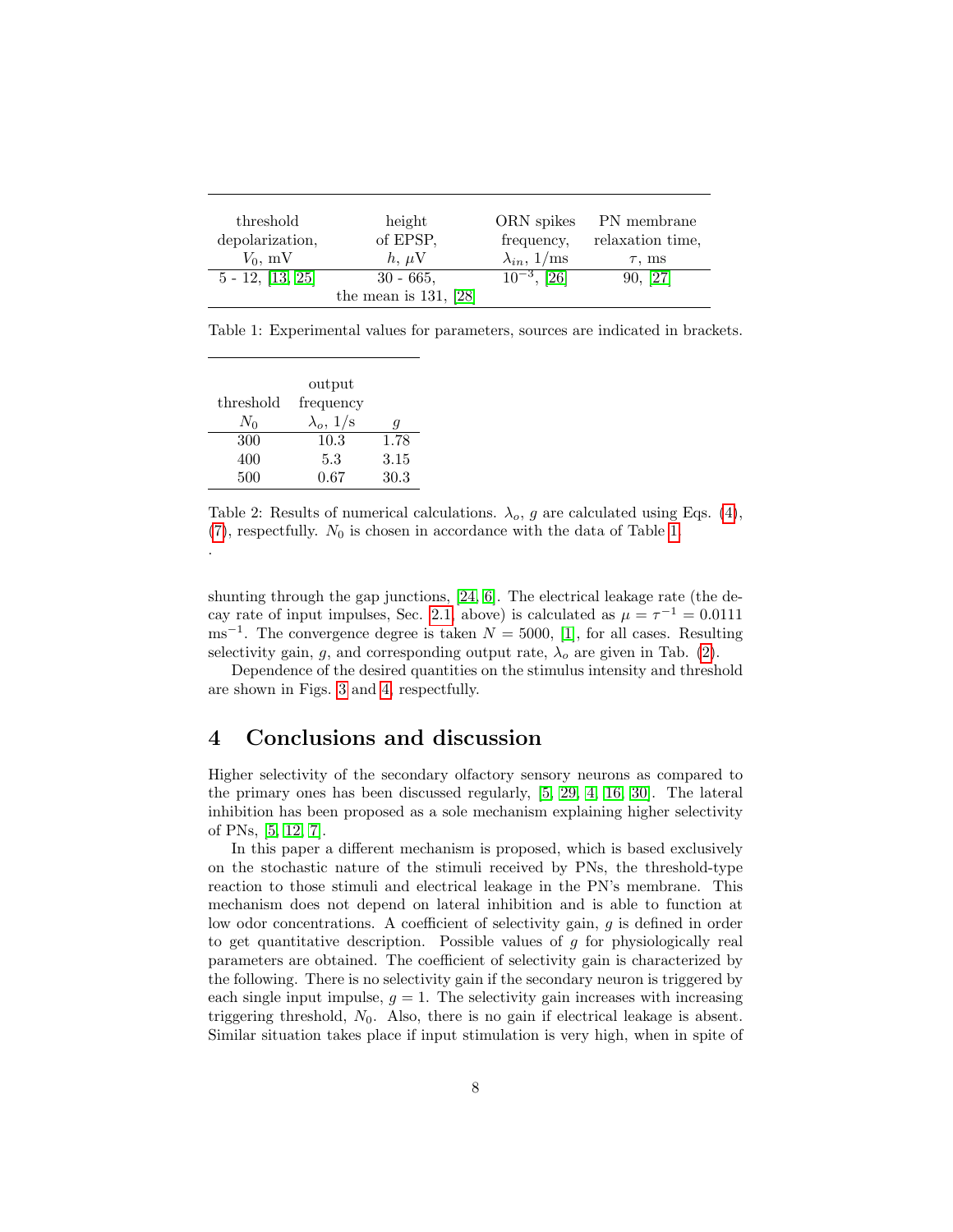

<span id="page-8-0"></span>Figure 3: Dependencies of g, 1 and  $\lambda_o$ , 2 on  $\lambda_{in}$  for threshold  $N_0 = 300$ ,  $N = 5000, \tau = 90$  ms. g is dimensionless.



<span id="page-8-1"></span>Figure 4: Dependencies of g, 1 and  $\lambda_o$ , 2 on threshold  $N_0$  for  $\lambda_{in} = 0.5$  Hz.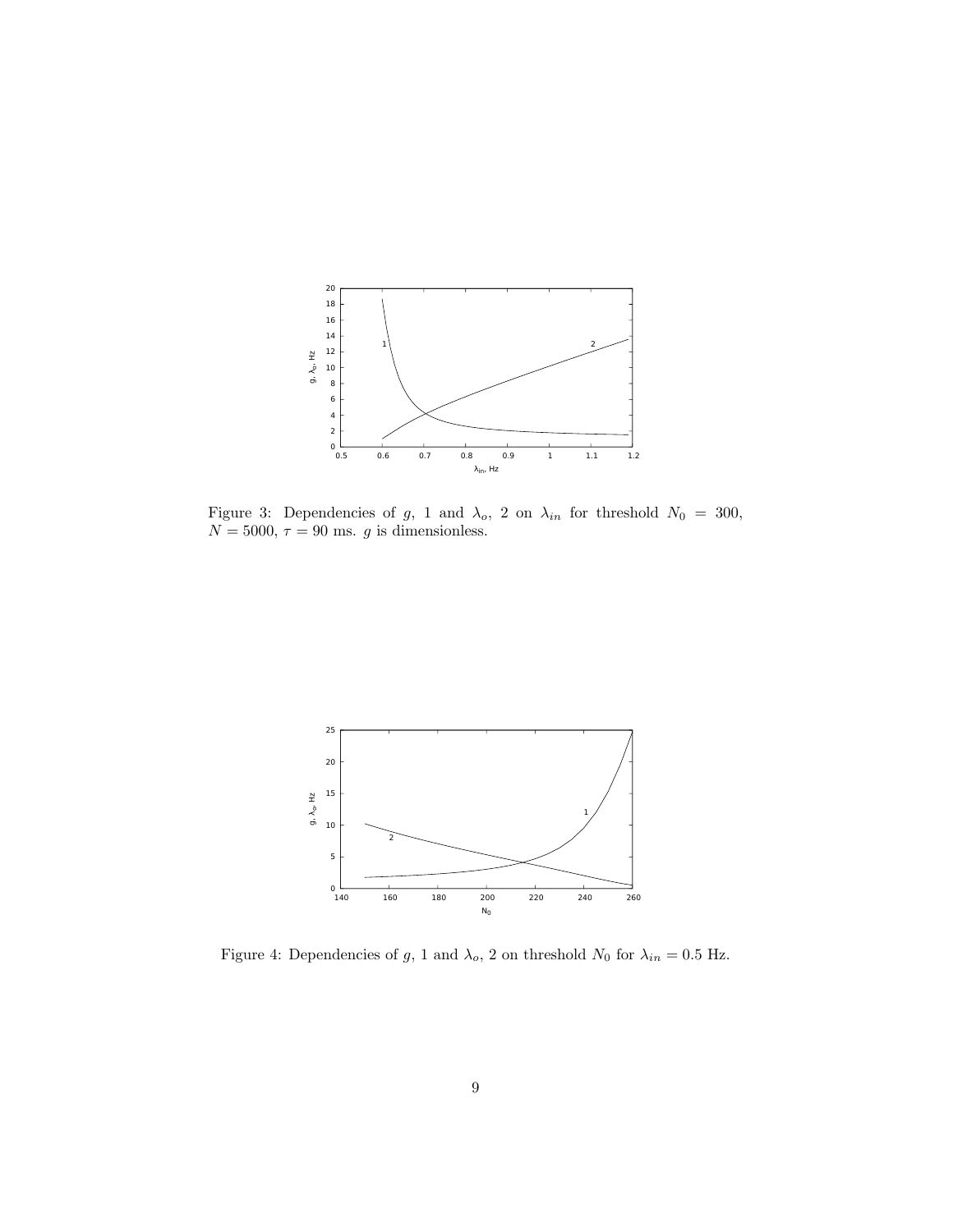the leakage every  $N_0$  input impulses trigger the secondary neuron. For very low intensity of input stimulation (low concentration of odor) g approaches its maximal value,  $g \approx N_0$ . Under moderate odor concentration  $1 < g < N_0$ . For parameters taken from physiological range, the mechanism proposed can ensure several tens times better selectivity of secondary neuron as compared with that of the primary ones.

Earlier, an idea has been proposed that the convergent nature of communication between ORNs and PN as well might improve PN's selectivity, [\[3\]](#page-10-2). As to my knowledge, no physical mechanism for such an improvement has been proposed. The mechanism proposed in this paper also does not base on convergence. Indeed, it can be seen from Eqs.  $(7)$ ,  $(8)$  that the degree of convergence N is only used to calculate the intensity of compound stimulation from the set of ORNs,  $\lambda_{tot} = N \lambda_{in}$ . The same value of  $\lambda_{tot}$  can be ensured either by large number of low-active ORNs, or small number of high-active ones. In both cases the same selectivity gain will be obtained provided other parameters are the same. Here, it should be mentioned that spontaneous activity of ORNs has been excluded from consideration. This activity can worsen detection of weak olfactory stimuli, [\[31\]](#page-12-3). At the same time, due to high degree of convergence, uncorrelated spontaneous noise can be averaged out, [\[3,](#page-10-2) [8\]](#page-10-7). Therefore, convergence plays indirectly some role in the mechanism proposed.

To finish with the ORN's spontaneous activity, it should be mentioned that that can be quite low, [\[32,](#page-12-4) [26\]](#page-11-16), whereas the time required for odor perception can be quite short, [\[33\]](#page-12-5), actually, much shorter than the mean interspike interval in spontaneous activity. Thus, it may so happen that, during odor perception time, influence of spontaneous activity is minimal.

An interesting feature to discuss is the selectivity dependence on the odor concentration. With the concentration increasing, the ORN's spiking frequency  $\lambda_{in}$  increases as well. In this case, the proposed mechanism predicts a decrease of PN's selectivity. This is in concordance with some experimental observations, [\[26\]](#page-11-16). In other experiments, it was observed either selectivity increase with odor concentration increase, [\[16\]](#page-11-7), or it was independent of concentration, [\[29\]](#page-12-1). This contradiction could be resolved if odor concentration applied in [\[26\]](#page-11-16) is lower than that in  $[4, 16]$  $[4, 16]$ . Indeed, in  $[4, 16]$  also a progressive recruitment of bulbar neurons with increasing odor concentration is observed. In this process, the number of active inhibitory neurons grows faster than that of excitatory ones, [\[5,](#page-10-4) [32\]](#page-12-4). This is a prerequisite for lateral inhibition. The latter, at higher concentrations could be more efficient in improving PN's selectivity. This explains selectivity increase with increasing odor concentration, observed in [\[16\]](#page-11-7). At the lowest concentrations, proportion of inhibitory neurons among all active in the olfactory bulb is considerably lower than at the high ones, or inhibitory activity is absent at all, [\[5\]](#page-10-4). In this case, the lateral inhibition does not work, whereas mechanism discussed here predicts selectivity improvement with decreasing concentration.

It should be mentioned that the possible mechanism for selectivity gain is proposed here based on theoretical analyses of a considerably simplified picture. In particular, the model used to describe a projection neuron corresponds to the widely used leaky integrate-and-fire one only on the average. This model was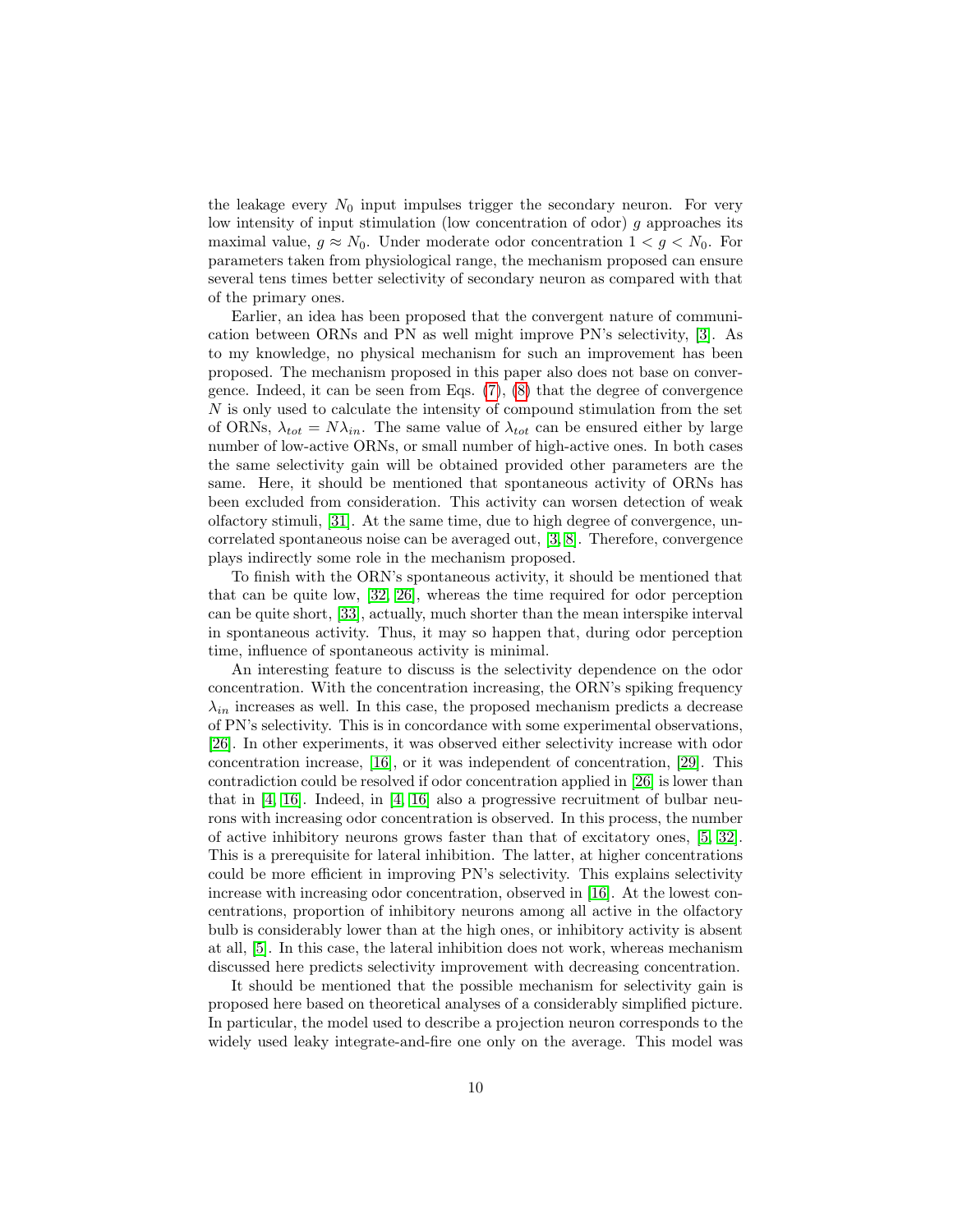proposed in [\[20\]](#page-11-11). It is used here because for this model it is possible to obtain exact mathematical expressions characterizing stochastic triggering process. This model can be a suitable approximation of the leaky integrate-and-fire model. At the same time, processing of input spikes could happen at the level of dendritic tree, [\[34,](#page-12-6) [35\]](#page-12-7). This fact can be taken into account in the current approach, but requires a sizable extension and can be done in further publications. Another simplification is that individual ORNs are considered as identical, whereas they can differ from each other in sensitivity and response speed, [\[36\]](#page-12-8). When estimating an ORN's activity (firing rate  $\lambda_{in}$ ) it is not accounted that communication from ORN to PN is inhibited presynaptically, [\[37\]](#page-12-9). This may result in decreasing ORN's effective activity and corresponding increase of the firing threshold  $N_0$ . Also, axon from single ORN arborizes and forms several synapses [\[38\]](#page-12-10). This could increase ORN's effective activity and cause a corresponding decrease of the firing threshold  $N_0$ .

Acknoledgements. The numerical calculations have been made by means of free computer algebra system Maxima, http://maxima.sourceforge.net. This paper was supported by the Programs "Structure and Dynamics of Statistical and Quantum-Field Systems", Project PK 0117U000240 and "Dynamics of formation of spatially non-uniform structures in many-particle systems", Project PK 0107U006886 of the National Academy of Science of Ukraine.

# References

- <span id="page-10-0"></span>1 K.J. Ressler, S.L. Sullivan, L.B. Buck. Information coding in the olfactory system: evidence for a stereotyped and highly organized epitope map in the olfactory bulb. Cell. 1994;79:1245–1255.
- <span id="page-10-1"></span>2 v.W. Drongelen. Unitary recordings of near threshold responses of receptor cells in the olfactory mucosa of the frog. The Journal of Physiology. 1978;277(1):423–435.
- <span id="page-10-2"></span>3 v.W. Drongelen, A. Holley, K.B. Døving. Convergence in the olfactory system: Quantitative aspects of odour sensitivity. Journal of theoretical Biology. 1978;71(1):39–48.
- <span id="page-10-3"></span>4 P. Duchamp-Viret, A. Duchamp, M. Vigoroux. Amplifying role of convergence in olfactory system. A comparative study of receptor cell and second-order neuron sensitivities. Journal of Neurophysiology. 1989;61(5):1085–1094.
- <span id="page-10-4"></span>5 A. Duchamp. Electrophysiological responses of olfactory bulb neurons to odour stimuli in the frog. A comparison with receptor cells. Chemical Senses. 1982;7(2):191–210.
- <span id="page-10-5"></span>6 S. Kikuta, M.L. Fletcher, R. Homma et al. Odorant Response Properties of Individual Neurons in an Olfactory Glomerular Module. Neuron. 2013;77(6):1122–1135.
- <span id="page-10-6"></span>7 A.P. Davison, J. Feng, D.Brown. Dendrodendritic Inhibition and Simulated Odor Responses in a Detailed Olfactory Bulb Network Model. Journal of Neurophysiology. 2003;90(3):1921–1935.
- <span id="page-10-7"></span>8 T.A. Cleland, C. Linster. Computation in the Olfactory System. Chemical Senses. 2005;30(9):801–813.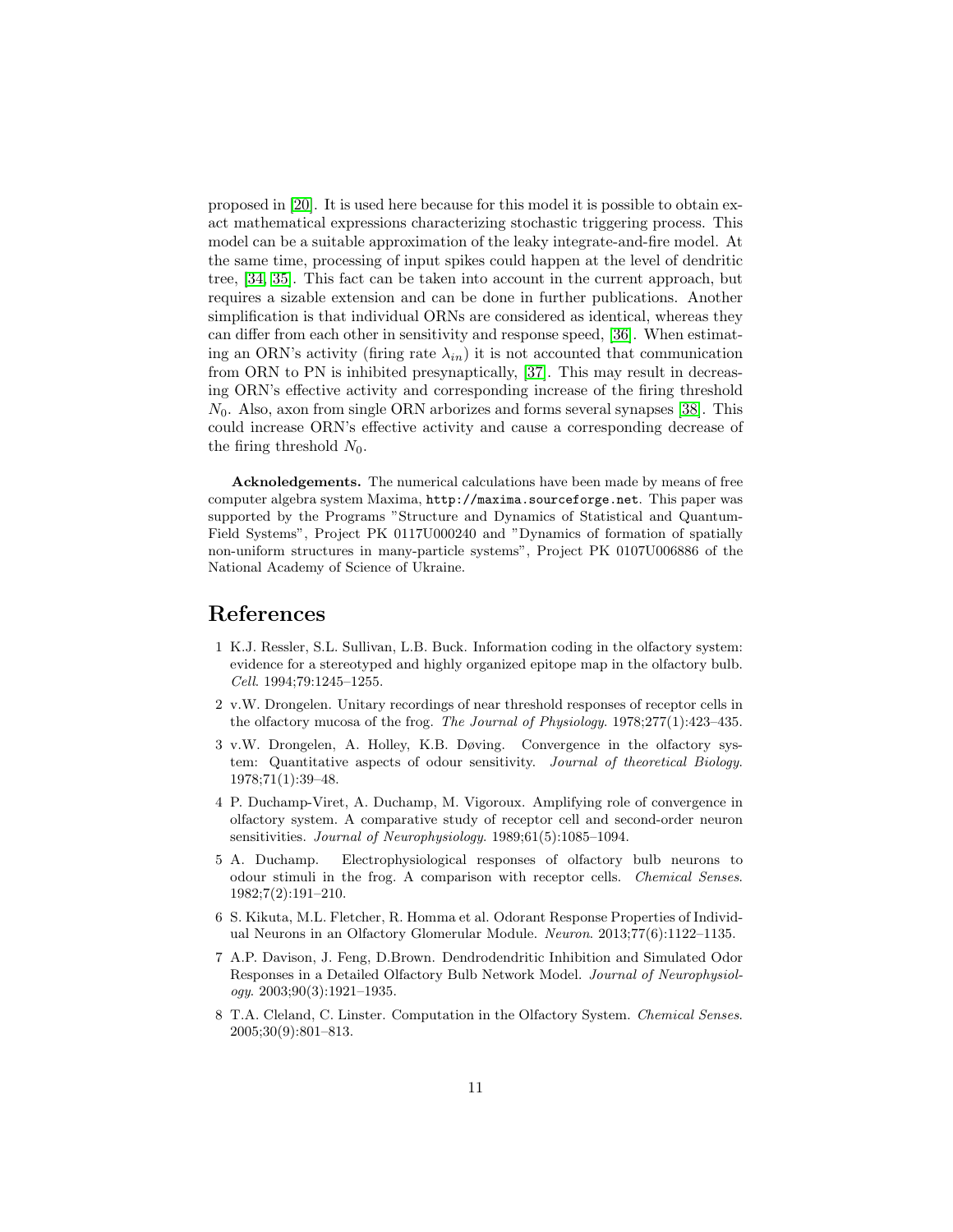- <span id="page-11-0"></span>9 R. Granit, J.C. Eccles. Aspects of excitation and inhibition in the retina. Proceedings of the Royal Society of London Series B - Biological Sciences. 1952;140(899):191–199.
- <span id="page-11-1"></span>10 H.B. Barlow. Summation and inhibition in the frog's retina. The Journal of Physiology. 1953;119(1):69–88.
- <span id="page-11-2"></span>11 H.K. Hartline, H.G. Wagner, F. Ratliff. Inhibition in the eye of limulus. The Journal of General Physiology. 1956;39(5):651.
- <span id="page-11-3"></span>12 M. Yokoi, K. Mori, S. Nakanishi. Refinement of odor molecule tuning by dendrodendritic synaptic inhibition in the olfactory bulb. Proceedings of the National Academy of Sciences. 1995;92(8):3371.
- <span id="page-11-4"></span>13 N.N. Urban, B. Sakmann. Reciprocal intraglomerular excitation and intra- and interglomerular lateral inhibition between mouse olfactory bulb mitral cells. The Journal of Physiology. 2002;542(2):355–367.
- <span id="page-11-5"></span>14 A.L. Fantana, E.R. Soucy, M. Meister. Rat Olfactory Bulb Mitral Cells Receive Sparse Glomerular Inputs. Neuron. 2008;59(5):802–814.
- <span id="page-11-6"></span>15 M.T. Valley, S. Firestein. A Lateral Look at Olfactory Bulb Lateral Inhibition. Neuron. 2008;59(5):682–684.
- <span id="page-11-7"></span>16 P. Duchamp-Viret, A. Duchamp, G. Sicard. Olfactory discrimination over a wide concentration range. Comparison of receptor cell and bulb neuron abilities. Brain Research. 1990;517:256–262.
- <span id="page-11-8"></span>17 A.K. Vidybida. Selectivity of chemoreceptor neuron. BioSystems. 2000;58:125–132.
- <span id="page-11-9"></span>18 A.K. Vidybida, A.S. Usenko, J.P. Rospars. Selectivity improvement in a model of olfactory receptor neuron with adsorption-desorption noise. Journal of Biological Systems. 2008;16(4):531–545.
- <span id="page-11-10"></span>19 A.K. Vidybida. Adsorption–desorption noise can be used for improving selectivity. Sensors and Actuators A:Physical. 2003;107(3):233–237.
- <span id="page-11-11"></span>20 V.S. Korolyuk, P.G. Kostyuk, B.Y. Pjatigorskii, E.P. Tkachenko. Mathematical model of spontaneous activity of some neurons in the CNS. Biofizika. 1967;12(5):895–899.
- <span id="page-11-12"></span>21 L.F. Abbott. Lapique's introduction of the integrate-and-fire model neuron (1907). Brain Research Bulletin. 1999;50(5-6):303–304.
- <span id="page-11-13"></span>22 L.B. Buck. The molecular architecture of odor and pheromone sensing in mammals. Cell. 2000;100:611–618.
- <span id="page-11-14"></span>23 A.K. Vidybida. Stochastic models. NAS of Ukraine, BITP, Kyiv; 2006.
- <span id="page-11-18"></span>24 J.N. Bourne, N.E. Schoppa. Three-dimensional synaptic analyses of mitral cell and external tufted cell dendrites in rat olfactory bulb glomeruli. The Journal of comparative neurology. 2017;525(3):592–609.
- <span id="page-11-15"></span>25 S.D. Burton, N.N. Urban. Greater excitability and firing irregularity of tufted cells underlies distinct afferent-evoked activity of olfactory bulb mitral and tufted cells. The Journal of Physiology. 2014;592(10):2097–2118.
- <span id="page-11-16"></span>26 J. Tan, A. Savigner, M. Ma, M. Luo. Odor Information Processing by the Olfactory Bulb Analyzed in Gene-Targeted Mice. Neuron. 2010;65(6):912–926.
- <span id="page-11-17"></span>27 K. Mori, M.C. Nowycky, G.M. Shepherd. Electrophysiological analysis of mitral cells in the isolated turtle olfactory bulb. The Journal of Physiology. 1981;314(1):281–294.